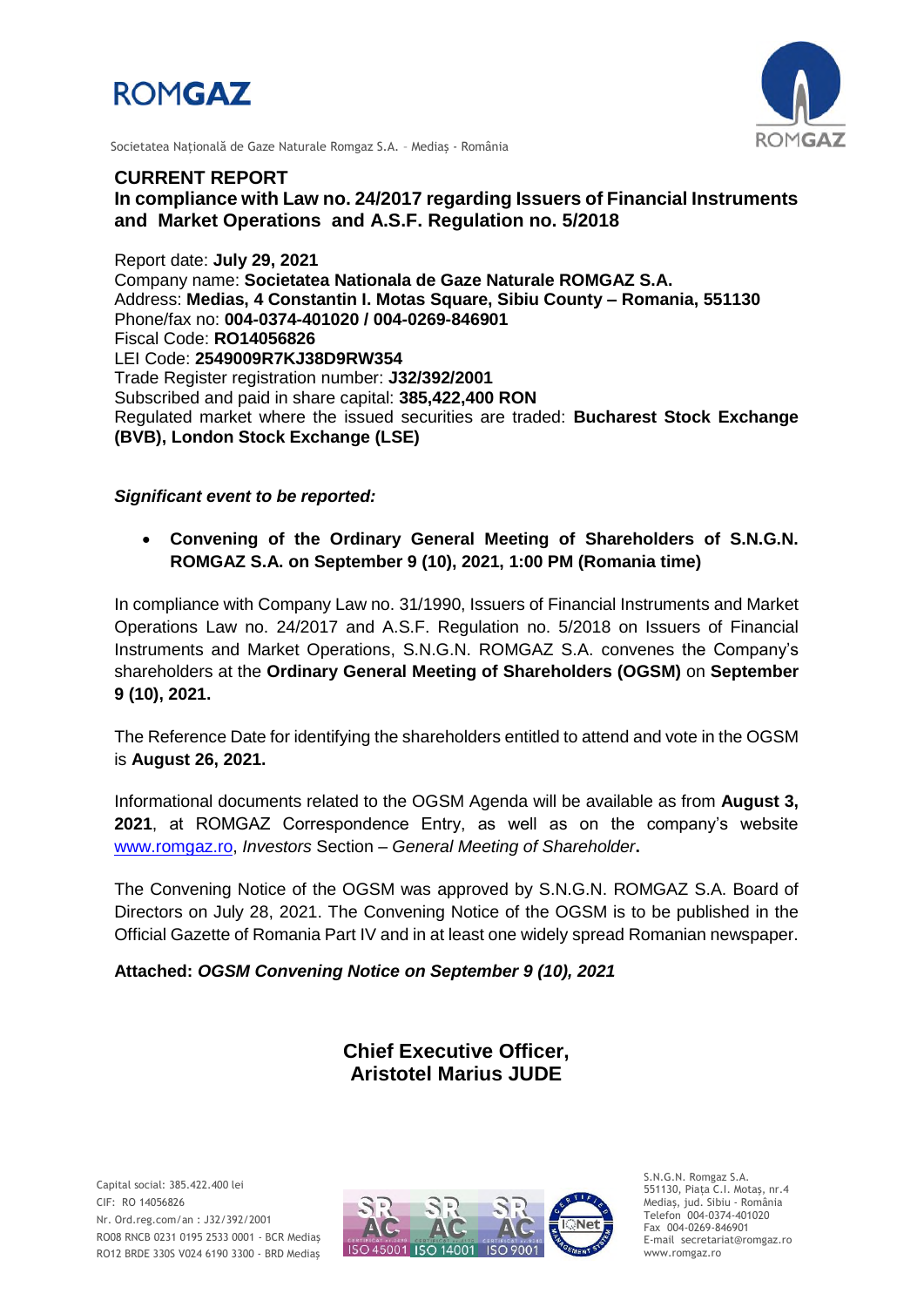

Societatea Naţională de Gaze Naturale Romgaz S.A. – Mediaş - România



## **C O N V E N I N G N O T I C E**

The Board of Directors of S.N.G.N. "ROMGAZ" – S.A., a company managed in an one-tier system, incorporated and operating under the laws of Romania, registered with the Trade Register Office of Sibiu Court under number J32/392/2001, fiscal code RO 14056826, having its headquarters at Medias, 4 Constantin Motas Square, Sibiu County, with a subscribed and paid up share capital of RON **385,422,400** (hereinafter referred to as "ROMGAZ" or the "Company"),

### **CONVENES**

**the Ordinary General Meeting of Shareholders (OGMS) on September 9, 2021**, at **1:00 pm**  (Romania Time) at the SNGN ROMGAZ SA working point located in Bucharest, Sector 1, 59 Grigore Alexandrescu Street, 5th floor, having the following:

### **AGENDA**

- **Item 1 Elect 7 (seven) interim board members**
- **Item 2 Set the mandate term of interim board members for 4 (four) months, in compliance**  with the provisions of art  $64<sup>1</sup>$ , para (5) of GEO no. 109/2011 on corporate **governance of public companies**
- **Item 3 Set the fixed gross monthly allowance of interim board members, in compliance with art. 37 para (2) of GEO no. 109/2011 on corporate governance of public companies**
- **Item 4 Approve the form of the mandate contract to be concluded with interim board members**
- **Item 5 Mandate the representative of the majority shareholder, the Ministry of Energy, to sign the contracts of mandate with interim board members**
- **Item 6 Authorize the Chairman of the meeting and the Secretary of the meeting to sign the resolution of the Ordinary General Meeting of Shareholders**

Only shareholders who are registered as S.N.G.N. "ROMGAZ" S.A. shareholders on **August 26, 2021** (**the "Reference Date"**) in the Company's Register of Shareholders kept and issued by Depozitarul Central S.A. (Central Depositary) may attend and cast their votes in OGMS.



S.N.G.N. Romgaz S.A. 551130, Piața C.I. Motaş, nr.4 Mediaş, jud. Sibiu - România Telefon: 004-0374 - 401020 Fax: 004-0269-846901 E-mail: secretariat@romgaz.ro www.romgaz.ro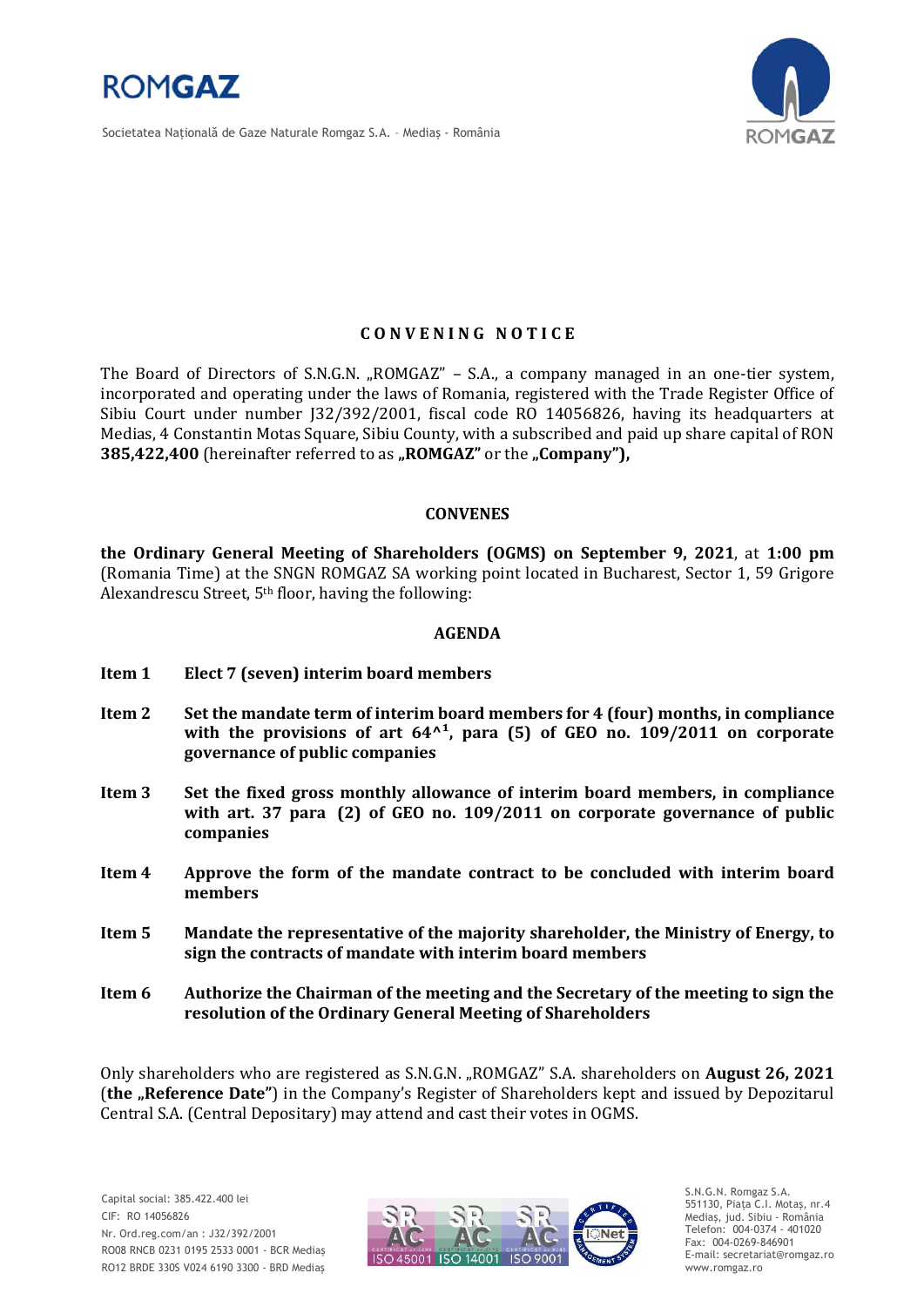Informational documents related to the items of the OGMS agenda, the draft of resolutions proposed to be adopted by OGMS will be available as from **August 3, 2021,** on working days, at the registry desk of the Company located in Medias, 4 Constantin Motas Square, Sibiu County, Romania, postal code 551130 ("**ROMGAZ Correspondence Entry**") as well as on the website of the Company [\(www.romgaz.ro\)](http://www.romgaz.ro/). **ROMGAZ Correspondence Entry** is open between hours 7:30 am – 3:30 pm (Romania Time), except for non-business days and public holidays. The shareholders of the Company may obtain, upon request, copies of the documents related to the items included on the OGMS agenda.

The list with information regarding the last and first name, residence and professional experience of the persons proposed as interim directors shall be available for shareholders at ROMGAZ Correspondence Entry as well as on the company's website ([https://www.romgaz.ro/en/aga\)](https://www.romgaz.ro/en/aga) as of **August 3, 2021**. Shareholders may review the list, supplement it and make candidates proposals. Company's shareholders may receive, upon request, copies of the list with information regarding the last and first name, residence and professional experience of the persons proposed as interim directors.

Shareholders shall make candidates proposals for election as interim directors of S.N.G.N. "ROMGAZ" – S.A. Board of Directors, taking into account that the proposal shall be made in writing and moreover it shall fulfil cumulatively the following conditions:

- a) it will include the last and first name, identity card type, serial number and number of the identity card, permanent residence or residence, as the case may be, and citizenship of the shareholder, if the proposal is filed by a shareholder acting as natural person, or the name, registered office address, the shareholders registration number and the name of the institution/public authority where the shareholder, legal person, has applied to obtain the legal status, if the candidate proposal is filed by one shareholder acting as legal person;
- b) it will include, as the case may be, the last name, first name, personal identification number and citizenship of the legal representative who makes the proposal on behalf and on account of the shareholder;
- c) it will include, as the case may be, the last name, first name, personal identification number and citizenship of the conventional representative, natural person or the name, registration number of the shareholder and the name of the institution/public authority where the shareholder, legal entity, has applied to obtain the legal status, and the last name and first name of the legal representative of the conventional representative of the shareholder, legal person, who makes the candidate proposal on behalf and on account of the shareholder;
- d) it will include the signature of the shareholder, of the legal representative or, as the case may be, of the conventional representative:
- e) to indicate for each candidate separately the last and first name, residence and professional experience;
- f) to attach the candidates CV's, in Romanian or English;
- g) to provide, for each of the proposed candidates, a letter of consent for processing personal data in accordance with the consent letter form published on the Company's website [\(https://www.romgaz.ro/ro/aga\)](https://www.romgaz.ro/ro/aga);
- h) it will be sent to and registered at ROMGAZ Correspondence Entry, in Romanian or English, by any type of courier service with proof of delivery, or by e-mail with incorporated extended electronic signature, in accordance with Law no. 455/2001 on the electronic signature, at [secretariat.aga@romgaz.ro](mailto:secretariat.aga%40romgaz.ro) by **August 19, 2021, 3:30 pm** (Romania Time). Both means of transmission shall be clearly marked with capital letters "FOR THE ORDINARY GENERAL MEETING OF SHAREHOLDERS OF SEPTEMBER 9, 2021".

Starting with **August 25, 2021** the final list with information regarding the last and first name, residence and professional experience of the persons proposed as interim directors shall be available for shareholders and may be reviewed at ROMGAZ Correspondence Entry or on the Company's website [https://www.romgaz.ro/en/aga.](https://www.romgaz.ro/en/aga)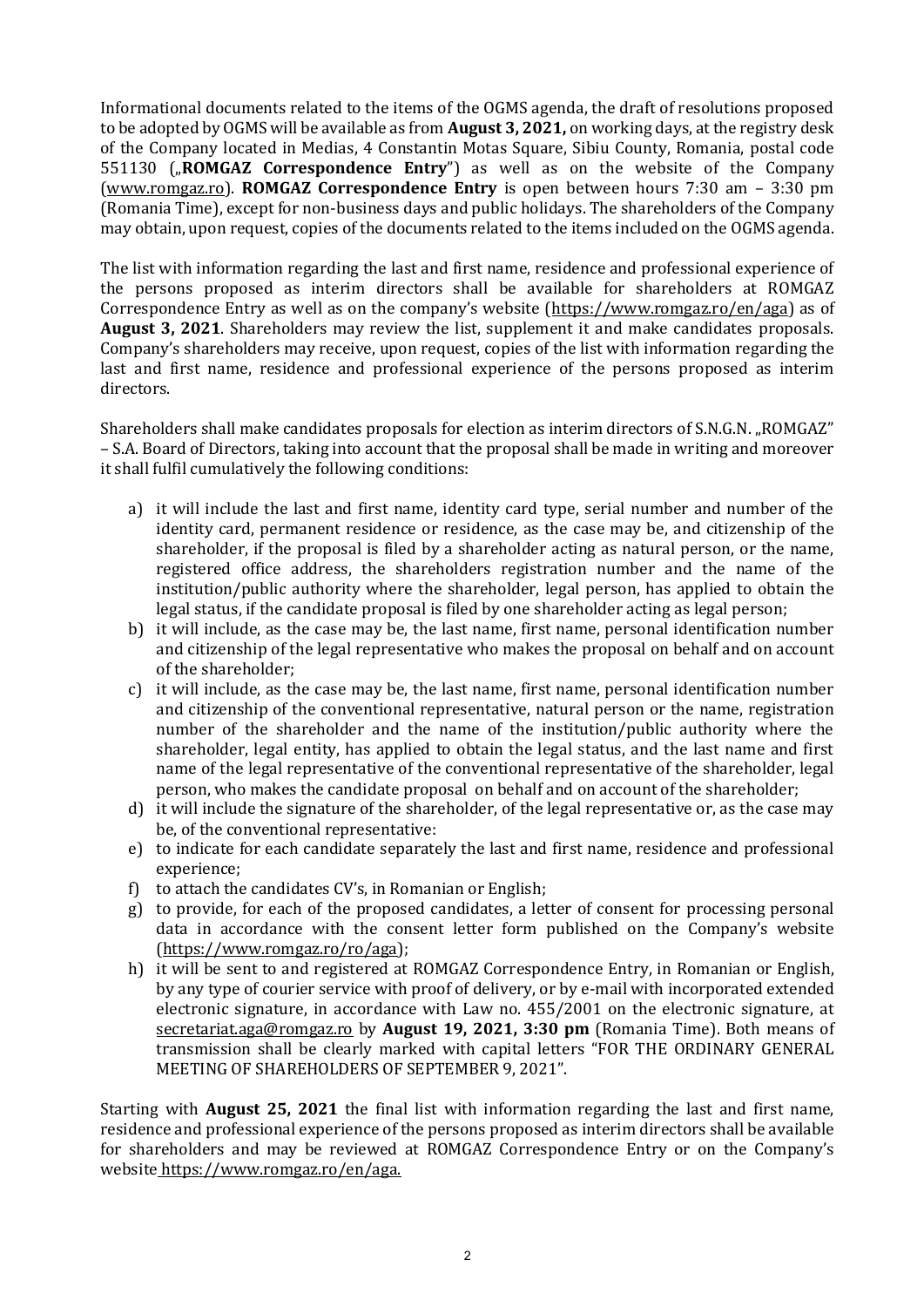One or more shareholders representing, individually or jointly, at least 5% of the share capital of the Company may demand, through a request submitted to the Board of Directors of the Company:

- a) the insertion of additional items on the agenda of the OGMS;
- b) approval of draft OGMS resolutions for the items included on the agenda of the OGMS or for new items proposed to be included on the agenda.

The request to add new items on the agenda of the OGMS shall be made in writing and it will fulfil cumulatively the following conditions:

- a) it will include the last and first name, identity card type, serial number and number of the identity card, permanent residence or residence, as the case may be, and citizenship of the shareholder/shareholders, if the request is filed by one or more shareholders acting as natural person, and/or the name, registered office address, the shareholder/shareholders registration number and the name of the institution/authority where the shareholder, legal person, has applied to obtain the legal status, if the request is filed by one or more shareholders acting as legal persons;
- b) it will include, as the case may be, the last name, first name, personal identification number and citizenship of the legal representative/representatives who file the request on behalf of the shareholder/shareholders;
- c) it will include, as the case may be, the last name, first name, personal identification number and citizenship of the conventional representative/representatives, natural persons, and/or name, registration number of the shareholder/shareholders and the name of the institution/authority where the shareholder, legal entity, has applied to obtain the legal status, and the last name and first name of the legal representative of the conventional representative/representatives of the shareholder/shareholders, legal persons, who file the request on behalf and on account of the shareholder/shareholders;
- d) it will include the request to add new items on the agenda of the OGMS;
- e) it will include the request to submit for approval to OGMS the draft resolutions for the new items included in the request to add new items on the agenda;
- f) it will include the shareholder's, legal representative's or the conventional representative's signature, as the case may be,
- g) it will have as annex the draft resolution/resolutions submitted for approval of OGMS, and, as the case may be, the power of attorney mandating the conventional representative to request new items on the agenda of OGMS, on behalf and on the account of the shareholder/shareholders;
- h) it will be sent to and registered at ROMGAZ Correspondence Entry, in Romanian or English, by any type of courier service with proof of delivery, or by e-mail with incorporated extended electronic signature, in accordance with Law no. 455/2001 on the electronic signature, at [secretariat.aga@romgaz.ro](mailto:secretariat.aga%40romgaz.ro) by by **August 19, 2021, 3:30 pm** (Romania Time). Both means of transmission shall be clearly marked with capital letters "FOR THE ORDINARY GENERAL MEETING OF SHAREHOLDERS OF SEPTEMBER 9, 2021".

The request for OGMS approval of draft resolutions for the items included on the agenda of OGMS shall be in writing, and, it will fulfil cumulatively the following conditions:

- a) it will include the last and first name, the identity card type, serial number and number, permanent residence or residence, as the case may be, and citizenship of the shareholder, if the request is filed by a shareholder, natural person, or the name, registered office address, the shareholder registration number and the institution/public authority where the shareholder, legal entity, has applied to obtain the legal status, if the request is filed by a shareholder acting as legal entity;
- b) it will include, as the case may be, the last name, first name, personal identification number and citizenship of the legal representative who files the request on behalf of the shareholder;
- c) as the case may be, to include the last and first name, personal identification number, address and citizenship of the conventional representative natural person, or the name, registration number of the shareholder and the name of the public institution/authority where the legal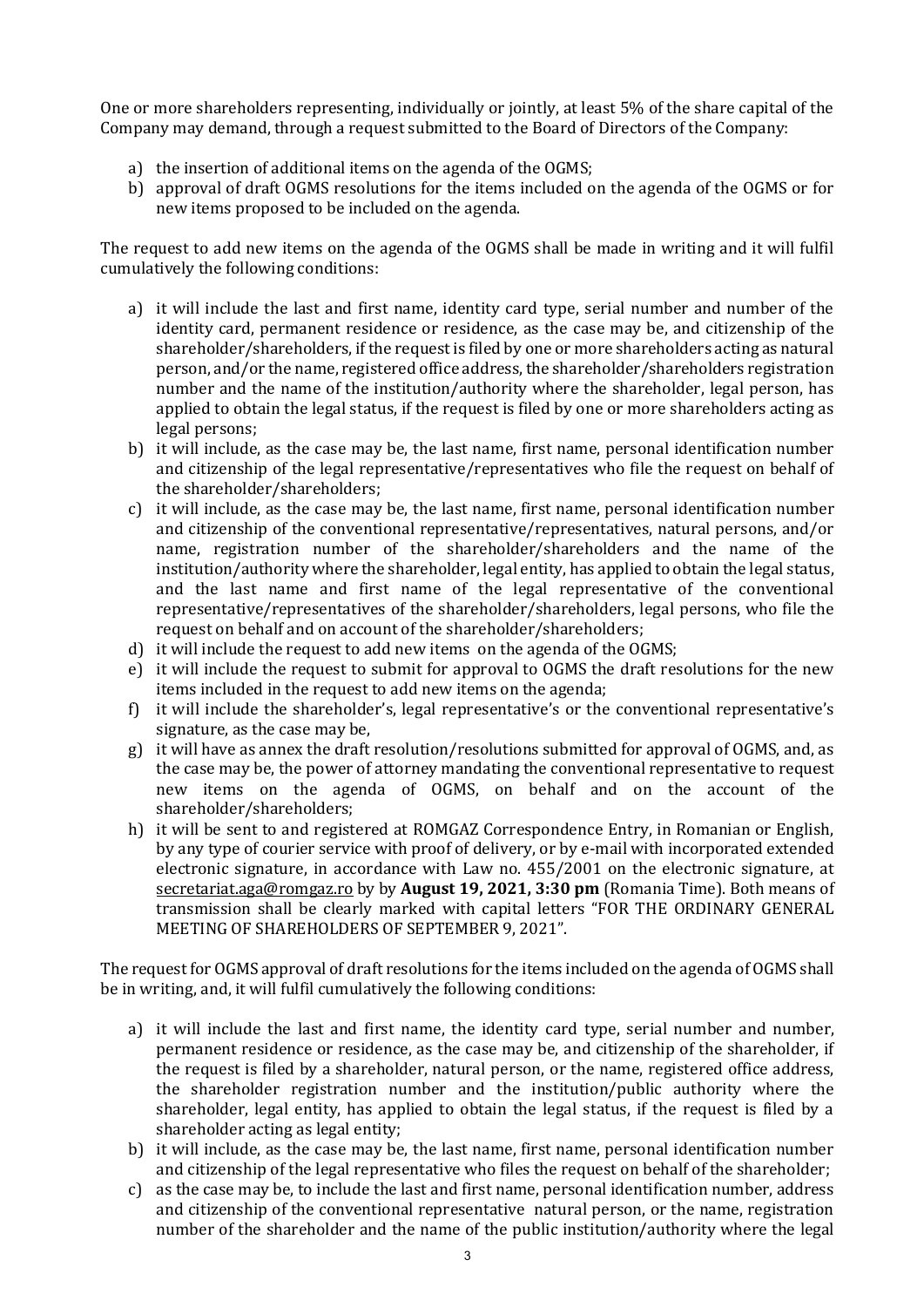person shareholder recorded to obtain legal personality, as well as the last and first name of the conventional representative's legal representative, legal person making the request on behalf and on account of the shareholder;

- d) to include the request to submit for OGMS approval of one or more resolution drafts for the items on the agenda;
- e) the signature of the shareholder, legal representative or as the case may be of the conventional representative;
- f) to attach the resolution draft/drafts requested to be submitted for approval of the OGMS and as the case may be, the power of attorney based on which the conventional representative expresses the request to submit for OGMS approval one or more resolution drafts for the items on the agenda, for and on behalf of the shareholder/shareholders;
- g) it will be sent to and registered at ROMGAZ Correspondence Entry, in Romanian or English, by any type of courier service with proof of delivery, or by e-mail with incorporated extended electronic signature, in accordance with Law no. 455/2001 on the electronic signature, at [secretariat.aga@romgaz.ro](mailto:secretariat.aga%40romgaz.ro) by **August 19, 2021, 3:30 pm** (Romania Time). Both means of transmission shall be clearly marked with capital letters "FOR THE ORDINARY GENERAL MEETING OF SHAREHOLDERS OF SEPTEMBER 9, 2021".

Starting with **August 25, 2021** the requests to add one or more additional items on the OGMS agenda, as well as the requests to submit for approval of the OGMS resolution drafts for the items included on the OGMS agenda may be reviewed at ROMGAZ Correspondence Entry or at [https://www.romgaz.ro/en/aga.](https://www.romgaz.ro/en/aga)

Company shareholders may address questions and request an answer to such questions related to items on the OGMS agenda.

The application requesting an answer to the addressed questions related to the items of the OGMS agenda, shall be made in writing and it will fulfil cumulatively the following conditions:

- a) the last and first name, type of identity document, series and number of the identity document, address and, as the case may be, residence and citizenship of the shareholder if the application is made by a shareholder natural person, or the name, address of the registered office, registration number of the shareholder and the name of the public institution/authority where the legal person shareholder is registered to obtain legal personality, if the application is made by a legal person shareholder;
- b) as the case may be, to include the first and last name, personal identification number and citizenship of the legal representative that makes the request on behalf and on account of the shareholder;
- c) as the case may be, to include the last and first name, personal identification number, address and citizenship of the conventional representative natural person, or the name, registration number of the shareholder and the name of the public institution/authority where the legal person shareholder recorded to obtain legal personality, as well as the last and first name of the conventional representative's legal representative, legal person making the request on behalf and on account of the shareholder;
- d) to include the request to receive an answer to the addressed questions related to the items on the OGMS agenda by indicating such questions;
- e) the signature of the shareholder, of the legal representative or a the case may be of the conventional representative;
- f) as the case may be, to attach the power of attorney based on which the conventional representative files the application to receive an answer to the questions related to the OGMS agenda, on behalf and on account of the shareholders;
- g) it will be sent to and registered at ROMGAZ Correspondence Entry, in Romanian or English, by any type of courier service with proof of delivery, or by e-mail with incorporated extended electronic signature, in accordance with Law no. 455/2001 on the electronic signature, at [secretariat.aga@romgaz.ro](mailto:secretariat.aga%40romgaz.ro) by **September 2, 2021, 3:30 pm** (Romania Time). Both means of transmission shall be clearly marked with capital letters "FOR THE ORDINARY GENERAL MEETING OF SHAREHOLDERS OF SEPTEMBER 9, 2021".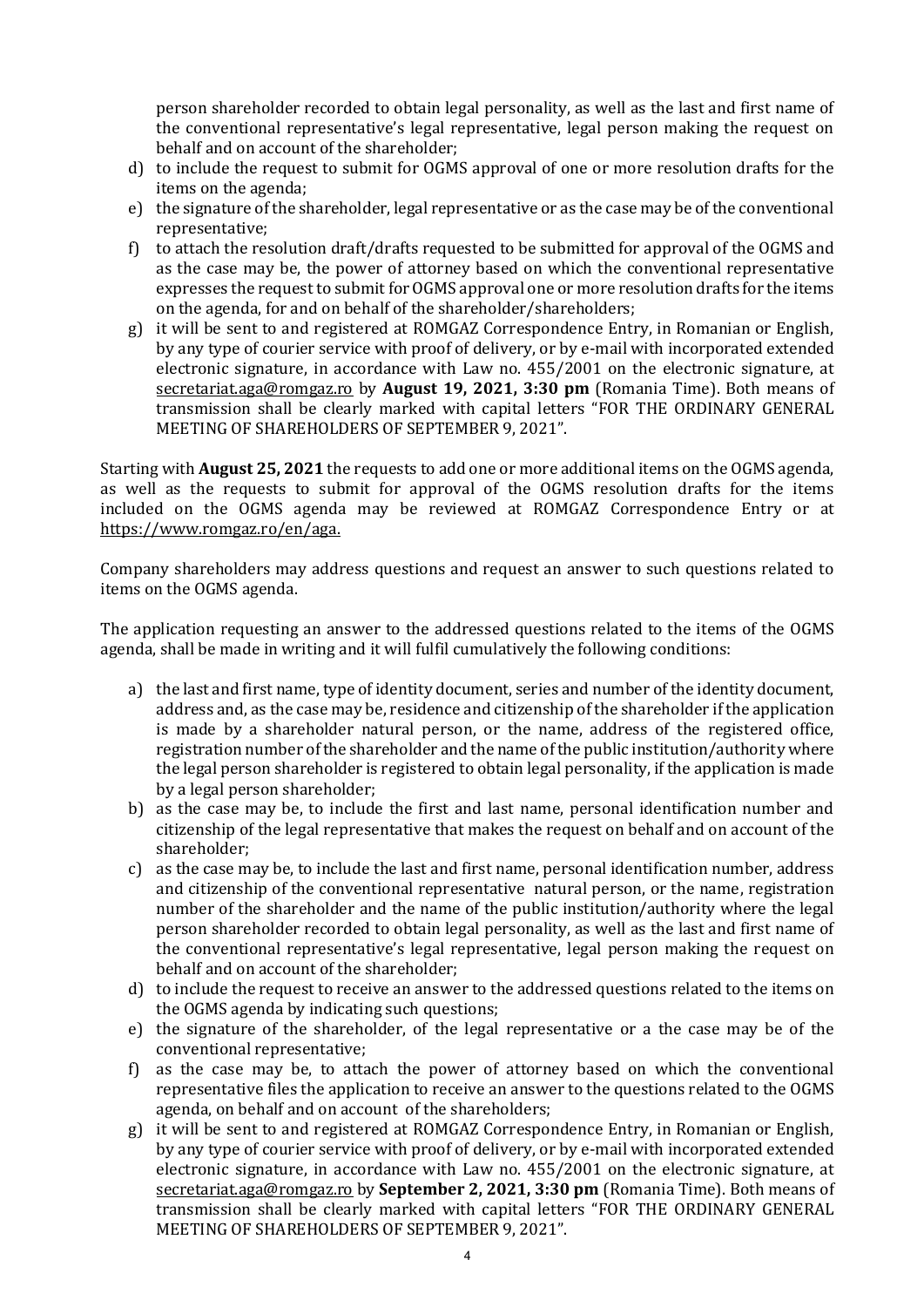Shareholders registered on the Reference Date in the Company's Register of Shareholders kept and issued by Depozitarul Central S.A. may attend the OGMS and may vote:

- i. in person direct vote;
- ii. through a representative with a special or general power of attorney;
- iii. by correspondence.

To ensure the secrecy of the vote election of directors, according to legal provisions the vote for revocation and election of interim directors shall be casted by each shareholder/shareholder representative in separate voting ballots and, as the case may be, by special powers of attorney, different from those used for casting the vote on other items of the agenda.

The special power of attorney for election of interim directors of the Board of Directors:

- a) will be available, in Romanian and English, as from **August 25, 2021** at ROMGAZ Correspondence Entry and on the Company's web page [https://www.romgaz.ro/en/aga;](https://www.romgaz.ro/en/aga)
- b) will include the shareholder identification method, the number of owned shares, as well as the voting options "for" or "against" or "abstain" for every issue to be voted upon;
- c) will be filled in and signed by the shareholder, in three counterparts: one for the shareholder, one for the representative and one for the Company.

The special power of attorney for all other items on the agenda of the Ordinary General Meeting of Shareholders:

- a) will be available, in Romanian and English, as from **August 3, 2021** at ROMGAZ Correspondence Entry and on the Company's web page <https://www.romgaz.ro/en/aga>
- b) will include the shareholder identification method, the number of owned shares, as well as the voting options "for" or "against" or "abstain" for every issue to be voted upon;
- c) will be updated by the Company if new items are added on the agenda of the OGMS;
- d) will be filled in and signed by the shareholder, in three counterparts: one for the shareholder, one for the representative, and one for the Company.

The general power of attorney will be awarded by the shareholder acting as client, only to an agent as it is defined under Art. 2, Par. 1, point 20 of Law No. 24/2017 on issuers of financial instruments and market operations, or to an attorney-at-law.

If the representative of the shareholder/shareholders is a credit institution providing custodial services, it may participate and vote in the GMS if it gives an affidavit, signed by the credit institution's legal representative, stating:

- a) clearly, the name of the shareholders on whose behalf the credit institution participates and votes in the GMS;
- b) that the credit institution provides custodial services for that respective shareholder.

The special powers of attorney, the general powers of attorney and the affidavits of the credit institutions providing custodial services for one or more shareholders shall be transmitted/submitted in original copy, in Romanian or English the shareholder or by the credit institution, as the case may be, to ROMGAZ Correspondence Entry by any form of courier service with proof of delivery no later than **September 7, 2021, 11:00 am** (Romania Time), in sealed envelope, clearly marked with capital letters "FOR THE ORDINARY GENERAL MEETING OF SHAREHOLDERS OF SEPTEMBER 9, 2021".

The special powers of attorney, the general powers of attorney and the affidavits of the credit institutions providing custodial services for one or more shareholders, may be also sent by e-mail to the company at: [secretariat.aga@romgaz.ro](mailto:secretariat.aga%40romgaz.ro) having attached an incorporated extended electronic signature in accordance with Law No. 455/2001 on electronic signature, no later than **September 7, 2021, 11:00 am** (Romania Time).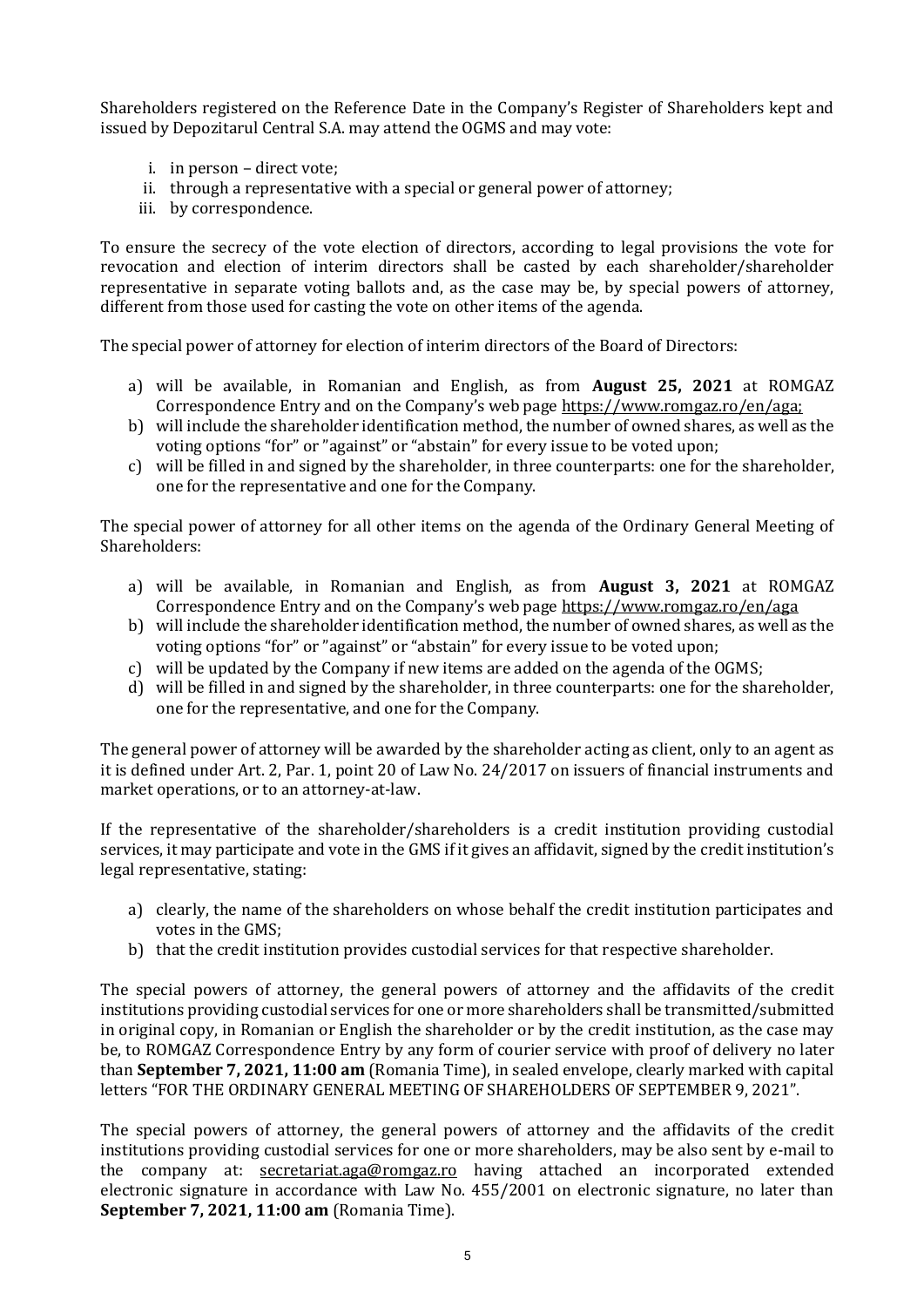The capacity as legal representative may be also proved by providing an excerpt issued by the Trade Register (or by another institution of similar authority of the resident country of the shareholder being a foreign legal person), in original or certified true copy, in case the shareholder did not provide, for whatever reason, appropriate information on his or her legal representative, to Depozitarul Central SA/participant, within 3 months from the date of his or her appointment/replacement.

Documents proving the capacity as legal representative, prepared in a foreign language other than English, will be accompanied by their certified translation into Romanian or English.

The shareholders of the Company may vote by correspondence, prior to OGMS, by using the voting ballot form for the vote by correspondence (the "Voting Ballot").

The voting ballot for the vote by correspondence for election of interim directors of the Board of Directors:

- a) will be available, in Romanian and English, as from **August 25, 2021** at ROMGAZ Correspondence Entry and on the Company's web page ([https://www.romgaz.ro/en/aga\)](https://www.romgaz.ro/en/aga);
- b) will provide the shareholder's identification method, the number of owned shares and the voting options "for" or "against" or "abstain" for each issue to be voted upon.

The voting ballot for the vote by correspondence for all other items on the agenda of the general meeting of shareholders:

- a) will be available, in Romanian and English, as from **August 3, 2021** at ROMGAZ Correspondence Entry and on the Company's web page ([https://www.romgaz.ro/en/aga\)](https://www.romgaz.ro/en/aga);
- b) will provide the shareholder's identification method, the number of owned shares and the voting options "for" or "against" or "abstain" for each issue to be voted upon;
- c) will be updated by the Company if new items are added on the agenda of the OGMS.

The Voting Ballots shall be transmitted as original copies, in Romanian or English, to ROMGAZ Correspondence Entry, by any form of courier service with proof of delivery, or by e-mail at: [secretariat.aga@romgaz.ro,](mailto:secretariat.aga%40romgaz.ro) having attached an incorporated extended electronic signature in accordance with Law No. 455/2001 on electronic signature, no later **September 7, 2021, 11:00 am**  (Romania Time), clearly marked with capital letters "FOR THE ORDINARY GENERAL MEETING OF SHAREHOLDERS OF SEPTEMBER 9, 2021".

If new items are added on the Agenda, after publishing the Convening Notice, the templates of the special power of attorney and Voting Ballot will be available at ROMGAZ Correspondence Entry and on the Company web page [\(https://www.romgaz.ro/en/aga\)](https://www.romgaz.ro/en/aga), as from **August 25, 2021**.

The Voting Ballots/ special or general powers of attorney which are not received at ROMGAZ Correspondence Entry or by e-mail until **September 7, 2021, 11:00 am** (Romania Time) shall not be counted towards the quorum and the votes validly cast in the OGMS.

If the agenda is supplemented/ updated and the shareholders do not submit their updated power of attorney and/or Voting Ballots, the special power of attorney and the Voting Ballots submitted prior to supplementation/update of the agenda shall be taken into account, only for the items included in the initial agenda, also included in the supplemented/updated agenda, for which they were issued.

Shareholders access in the meeting room, authorized to attend the OGMS, is allowed based on simple proof of identity, as follows:

- a) in case of shareholders being natural persons based on the identity document;
- b) in case of legal representative of the shareholder, legal person based on the identity document or of documents certifying the quality as legal representative of the shareholder legal person;